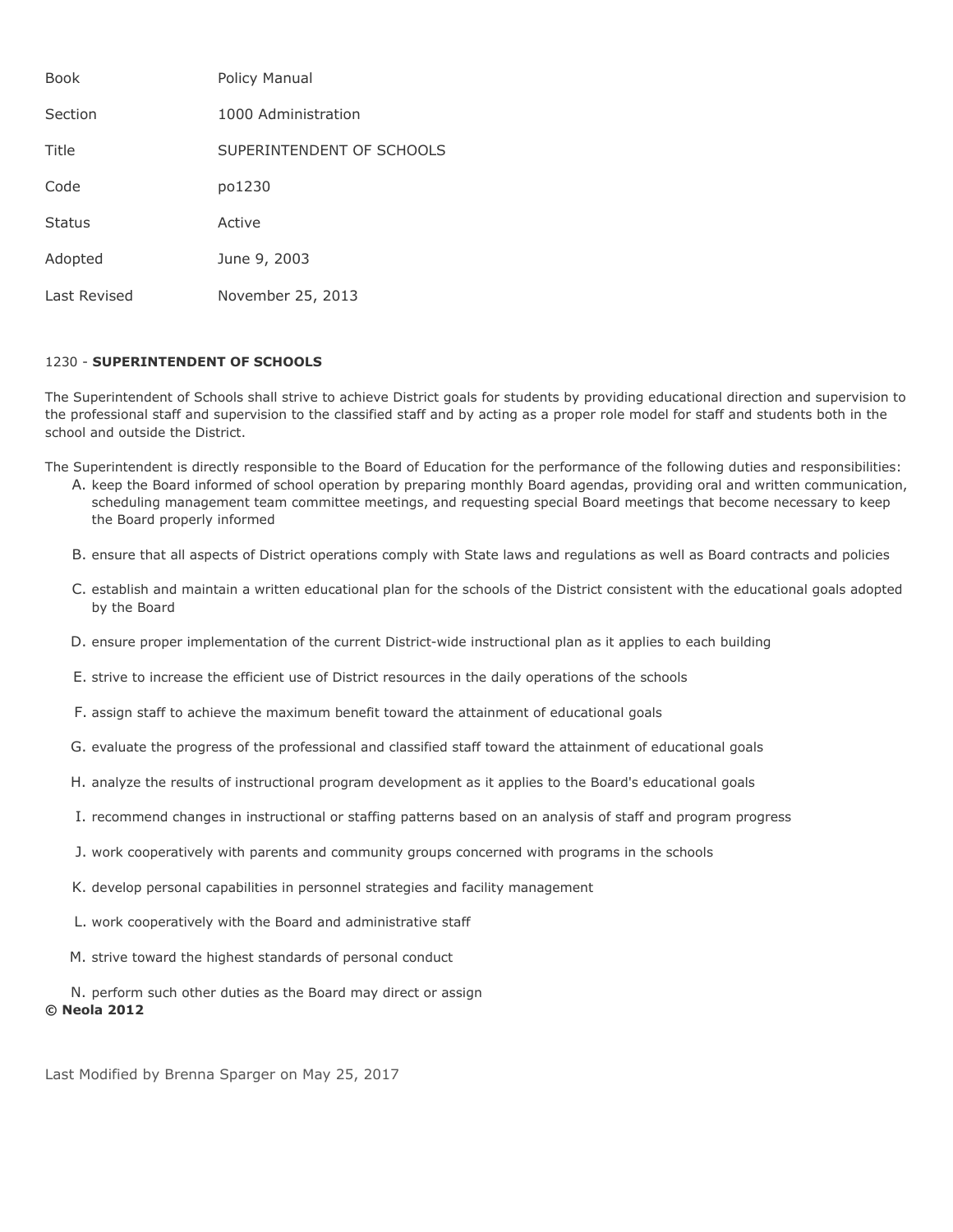| <b>Book</b>   | Policy Manual                    |
|---------------|----------------------------------|
| Section       | 1000 Administration              |
| Title         | EMPLOYMENT OF THE SUPERINTENDENT |
| Code          | po1220                           |
| <b>Status</b> | Active                           |
| Adopted       | June 9, 2003                     |
| Last Revised  | August 28, 2017                  |

### 1220 - **EMPLOYMENT OF THE SUPERINTENDENT**

The Board of Education vests the primary responsibility for administration of this District in the Superintendent of Schools. The appointment of that officer is, therefore, one of the most important functions the Board can perform.

Whenever the position of Superintendent shall be vacant, the Board shall appoint a Superintendent of Schools as chief executive officer and fix his/her salary and term of office which shall be no more than five (5) years.

The Board shall actively seek the best qualified and most capable candidate for the position of District Superintendent.

It may be aided in this task by:

A. a committee of Board members;

- B. the services of professional consultants;
- C. the counsel of the out-going Superintendent;

D. the participation of members of the community.

Recruitment procedures shall be prepared in advance of the search and shall include the following:

- A. the preparation of a written job specification for the position of Superintendent
- B. preparation of written specifications of qualification in addition to proper State licensing
- C. preparation of informative material describing this District and its educational goals
- D. where feasible, the opportunity for selected applicants to visit the schools of this District
- E. the requirement that each selected candidate for the position be interviewed by Board members in a format that encourages him/her to express his/her educational philosophy
- F. solicitation of applications from a wide geographical area
- G. consideration of all applicants fairly without discrimination on the basis of race, color, national origin, sex (including sexual orientation and transgender identity), disability, age, religion, ancestry, genetic information (collectively, "Protected Classes"), or other condition unrelated to the position of Superintendent

The Board may request the State Board of Education to issue a two (2) year alternative superintendent license to a proposed candidate for the superintendency, provided the candidate is of good moral character and meets the requirements set forth by the State Board of Education.

No person may be employed as Superintendent of this District unless s/he has signed an employment contract with the Board.

Such contract shall include:

- A. the term for which employment is contracted, including beginning and ending dates;
- B. the salary which the Superintendent shall be paid and the intervals at which s/he shall be paid;
- C. the benefits to which s/he is entitled;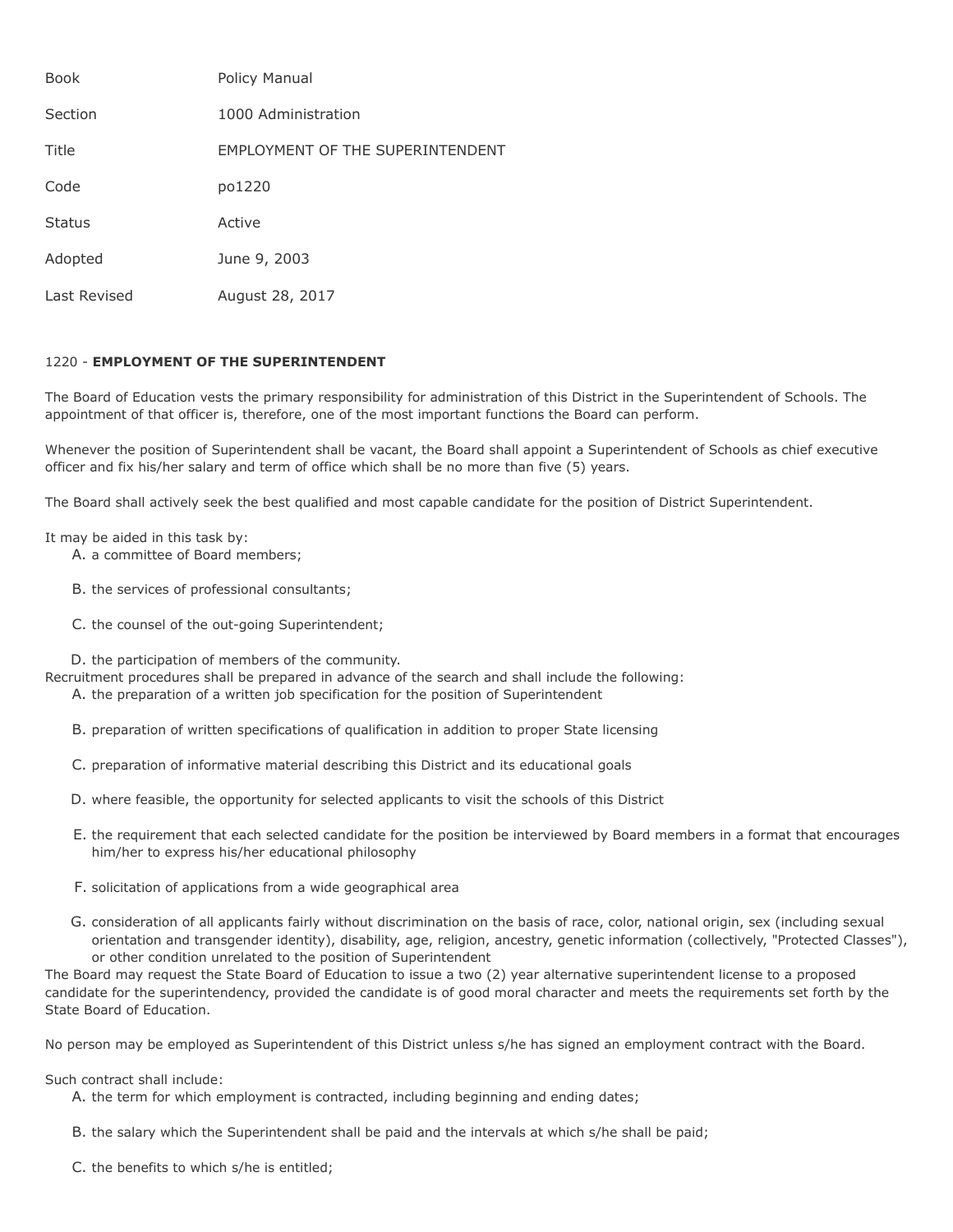D. such other matters as may be necessary to a full and complete understanding of the employment contract. The Superintendent so appointed shall devote himself/herself exclusively to the duties of his/her office and maintain his/her principal residence within the District, unless otherwise approved by the Board.

Any candidate's intentional misstatement of fact material to his/her qualification for employment or the determination of his/her salary shall be considered by this Board to constitute grounds for his/her dismissal.

The person selected for the position of Superintendent may be required to undergo a physical examination reasonably related to the duties s/he will be required to perform, the cost of which shall be borne by the District.

Prior to employment, the candidate selected must also pass a background check performed by the Bureau of Criminal Identification and Investigation and/or the Federal Bureau of Investigation.

Revised 1/22/07 Revised 1/26/15

## **© Neola 2013**

Legal R.C. 2909.34, 3313.18, 3319.01, 3319.031, 3319.27, 3319.225 A.C. 3301-23-19

Last Modified by Tammy J Hindel on November 28, 2017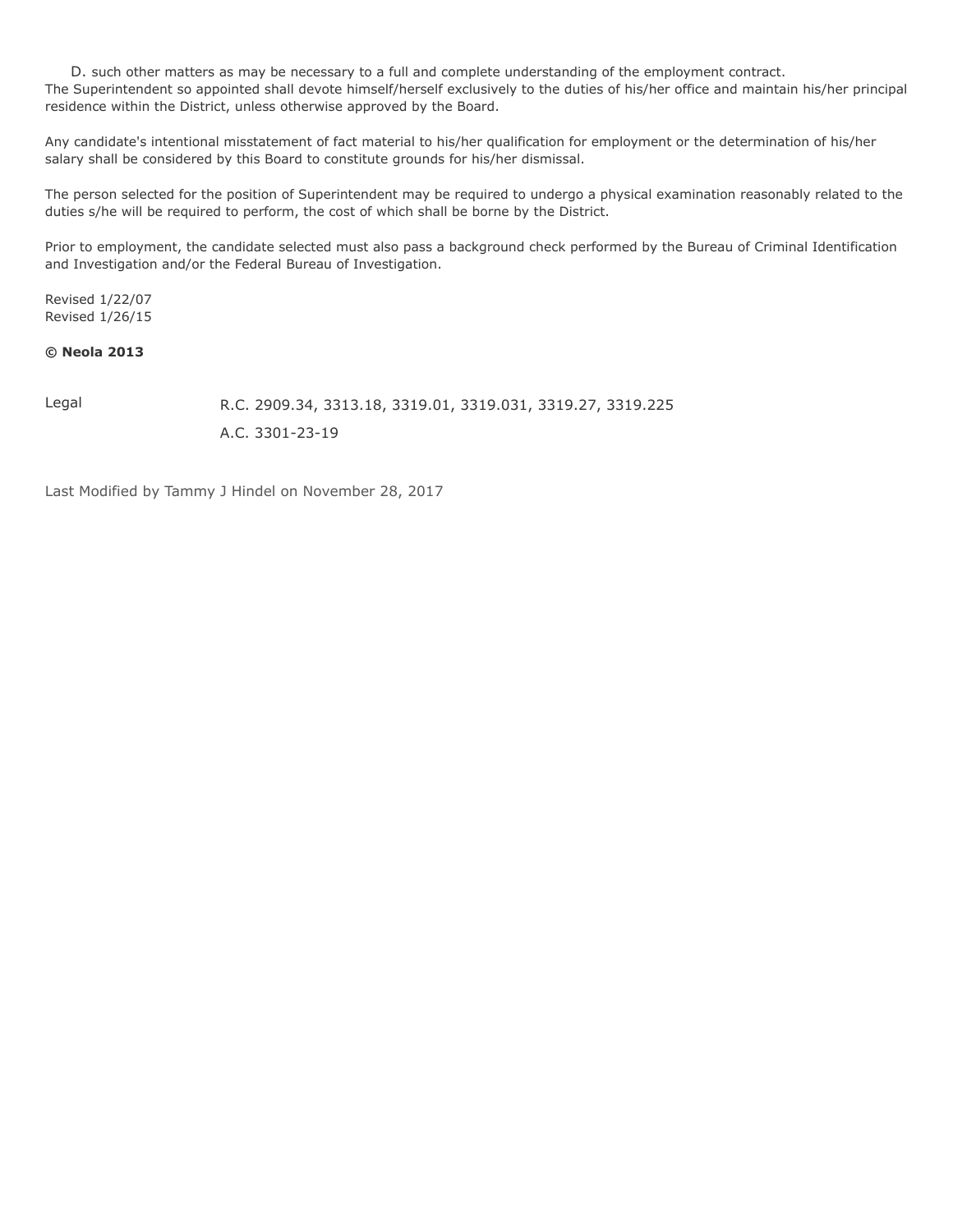| <b>Book</b>   | Policy Manual                    |
|---------------|----------------------------------|
| Section       | 1000 Administration              |
| Title         | EVALUATION OF THE SUPERINTENDENT |
| Code          | po1240                           |
| <b>Status</b> | Active                           |
| Adopted       | June 9, 2003                     |
| Last Revised  | November 25, 2013                |

### 1240 - **EVALUATION OF THE SUPERINTENDENT**

The Board of Education believes it is essential that it evaluate the Superintendent's performance periodically in order to assist both the Board and the Superintendent in the proper discharge of their responsibilities and to enable the Board to provide the District with the best possible leadership.

The Board shall annually, no later than August 1st evaluate the performance of the Superintendent. Such evaluation shall include an assessment of:

A. the progress toward the educational goals of the District;

- B. performance based on expectations prescribed in the job description;
- C. the working relationship between the Board and the Superintendent;

D. the Board's own effectiveness in providing direction to the Superintendent. Such assessments will be based on defined quality expectations developed by the Board for each criteria being assessed.

The Board and the Superintendent, jointly, shall, at the outset of each evaluation, determine the method by which the evaluation shall be conducted and the evaluation model to be used.

Such method may include:

- A. the Superintendent's own self-analysis of the current status of the District;
- B. the Superintendent's self assessment of his/her performance;
- C. the active participation of each Board member;
- D. recommendations/commendations regarding the Superintendent's job performance;
- E. a compilation of assessments on a prepared standard form by individual Board members, which shall then be reviewed jointly by the Board and Superintendent.

As an outcome of the evaluation of the Superintendent's performance, the Board should be prepared to judge the advisability of retention of the Superintendent and be prepared to:

A. determine the Superintendent's salary;

B. identify strengths and weaknesses in the operation of the District and determine means by which weaknesses can be reduced and strengths are maintained;

C. establish specific objectives, the achievement of which will advance the District toward its goals.

**© Neola 2012**

Legal R.C. 3319.01